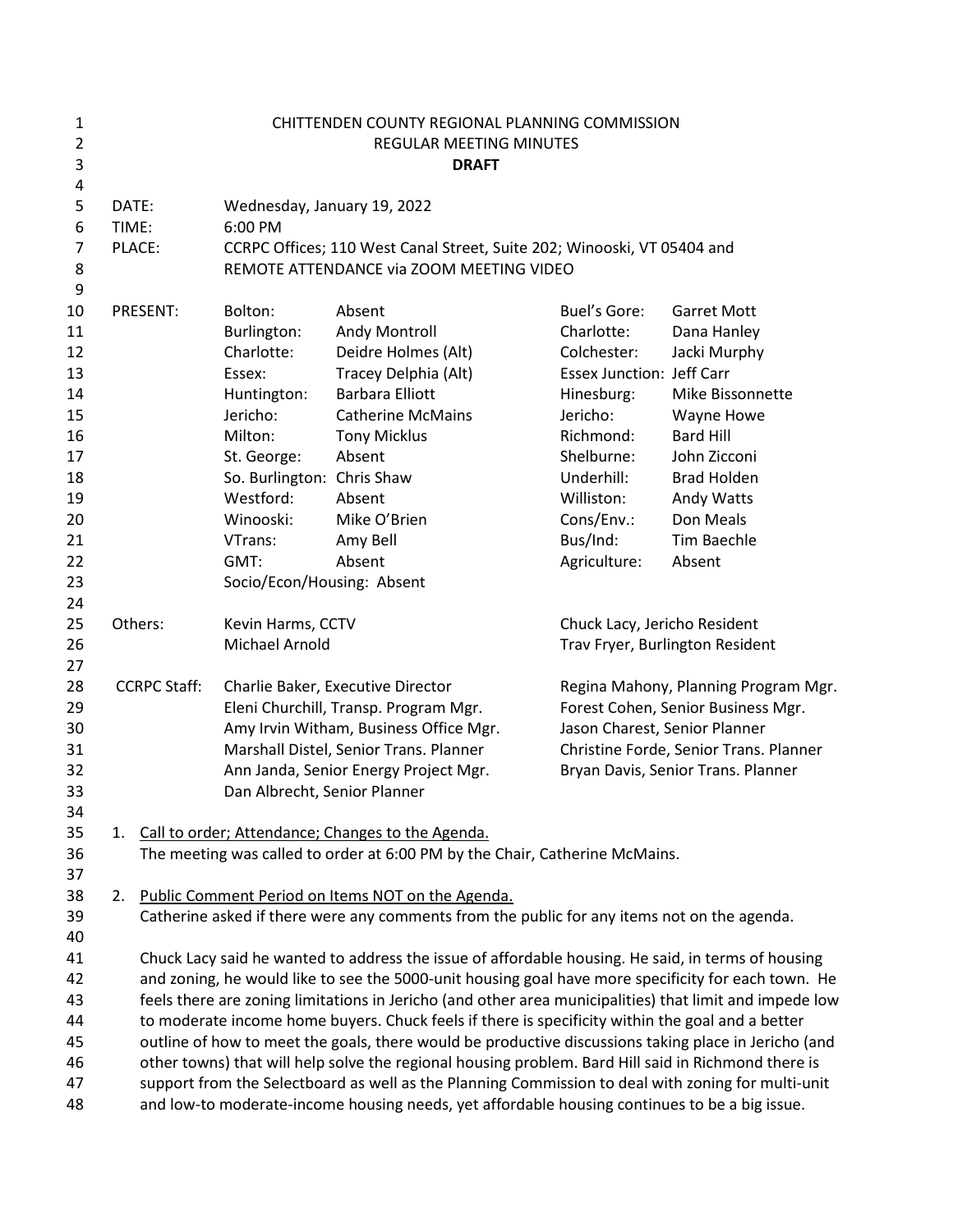| $\mathbf{1}$   |    |                                                                                                      |
|----------------|----|------------------------------------------------------------------------------------------------------|
| $\overline{2}$ |    | Jeff Carr stated he is representing Essex Junction and Tracey Delphia is representing Essex tonight. |
| 3              |    |                                                                                                      |
| 4              |    | 3. Public Forum for potential FY22 UPWP projects.                                                    |
| 5              |    | Catherine opened the meeting for comments from any members of the public regarding the UPWP-         |
| 6              |    | FY22 Mid-Year Adjustments.                                                                           |
| 7              |    |                                                                                                      |
| 8              |    | A question was posted in the meeting chat, "What does UPWP stand for?" Charlie explained, it is the  |
| 9              |    | Unified Planning Work Program. Tracey Delphia posted a message to the chat, "The CCRPC's Unified     |
| 10             |    | Planning Work Program (UPWP) is a federally mandated document serving as the annual work plan        |
| 11             |    | for local and regional transportation planning projects - it describes our numerous programs and     |
| 12             |    | identifies the products we hope to accomplish. Updated annually, the UPWP summarizes the             |
| 13             |    | transportation and land use planning activities of CCRPC staff, its member agencies, and other       |
| 14             |    | transportation and planning agencies conducting work in the Chittenden County region. Additionally,  |
| 15             |    | there is an annual mid-year adjustment, which modifies the scope of work accounting for              |
| 16             |    | unanticipated planning activities during the work plan's execution. Through an open process we       |
| 17             |    | solicit project requests from municipalities and the public on how we should invest public funds     |
| 18             |    | towards transportation and other planning programs in Chittenden County".                            |
| 19             |    |                                                                                                      |
| 20             |    | [ED Note - An additional comment was submitted by Trav Fryer after the meeting noting that we        |
| 21             |    | went too quickly through this agenda item for him to speak at that time.] His comment was: I         |
| 22             |    | wonder how much the CCRPC references the book "A Pattern Language." The book is a lot about          |
| 23             |    | building houses and the things that go on inside houses but has immense wisdom about patterns        |
| 24             |    | that support human thriving at all scales. Indeed, the large-scale patterns are all related and      |
| 25             |    | interconnected with the smaller scale patterns. So, I wonder what I can do to encourage CCRPC        |
| 26             |    | utilizing this book when making policy decisions? A handy way to access A Pattern Language is        |
| 27             |    | through http://caper.ws/patterns/.                                                                   |
| 28             |    |                                                                                                      |
| 29             | 4. | Action on Consent Agenda. There were none.                                                           |
| 30             |    |                                                                                                      |
| 31             |    | 5. Approve Minutes of the November 17, 2021, Board Meeting.                                          |
| 32             |    | JEFF CARR MADE A MOTION, SECONDED BY GARRET MOTT, TO APPROVE THE NOVEMBER 17, 2021,                  |
| 33             |    | BOARD MEETING MINUTES, WITH EDITS. MOTION CARRIED WITH ONE ABSTENTION FROM BRAD                      |
| 34             |    | HOLDEN.                                                                                              |
| 35             |    | Edit: Page 4, Line 47: Delete two sentences that were repeated elsewhere.<br>$\bullet$               |
| 36             |    | Overall, Chittenden County population grew from approximately 156K in 2010 to<br>O                   |
| 37             |    | approximately 168K in 2020                                                                           |
| 38             |    | St. George had the highest percent change in growth, coming in at 18%.<br>$\circ$                    |
| 39             |    |                                                                                                      |
| 40             |    | 6. Equity Assessment Report review                                                                   |
| 41             |    | Charlie reminded members of the equity work with The Creative Discourse Group (TCDG) over the        |
| 42             |    | last year with our Equity Leadership Team and including the November Equity Summit. Charlie          |
| 43             |    | referred members to the Equity Assessment Report from TCDG included in the packet. The report        |
| 44             |    | includes an Executive Summary, Overview, Scope of Work and Goals, Methodology, Key Findings,         |
| 45             |    | Discussion, and Implications. The report ends with an assemblage of recommendations, summarized      |
| 46             |    | in the report by TCDG as follows:                                                                    |
| 47             |    | Center Justice, equity, diversity, and inclusion in every facet of CCRPC's work.                     |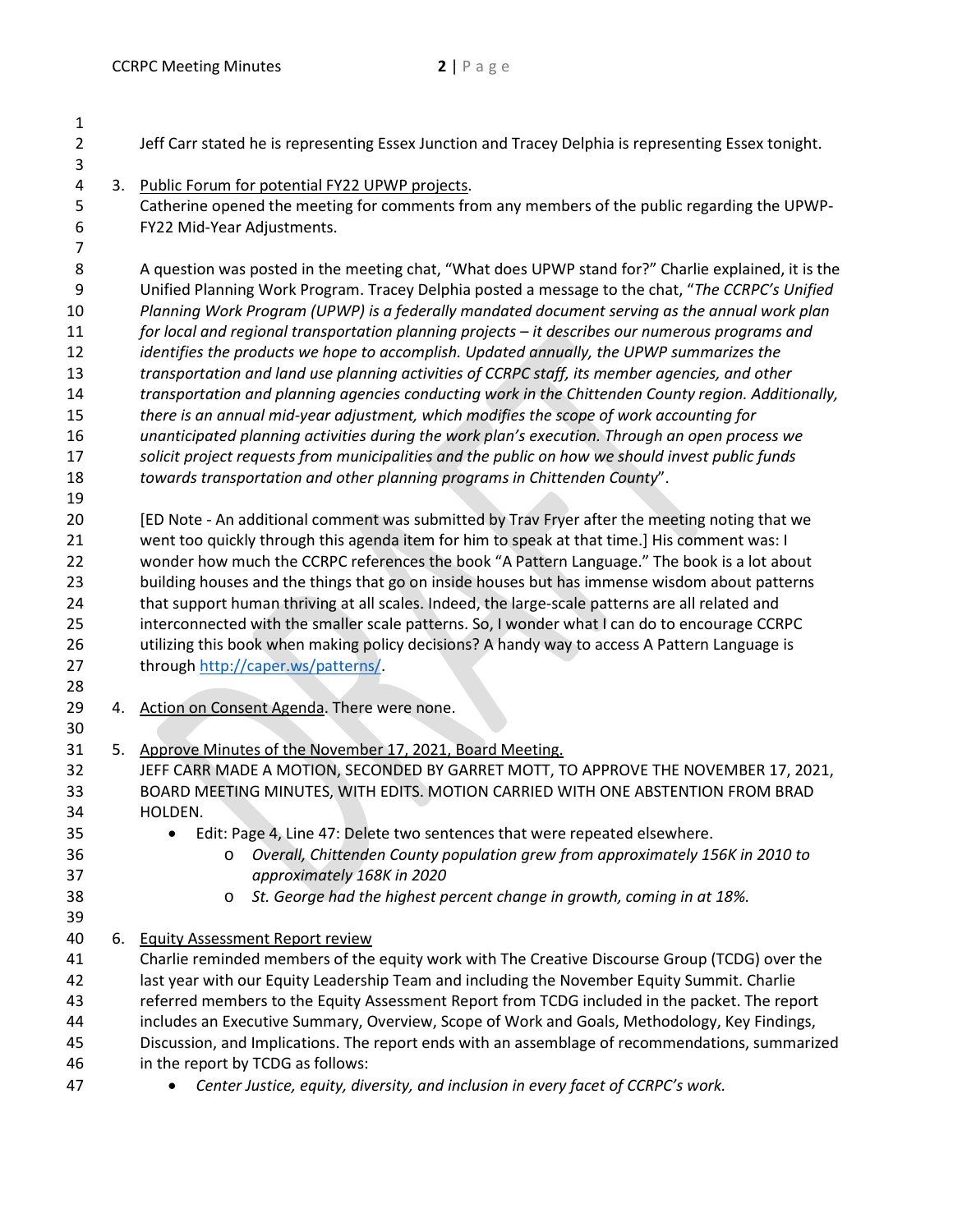| Prioritize connections with people of the global majority and those who have been<br>marginalized.        |
|-----------------------------------------------------------------------------------------------------------|
| Leverage and share CCRPC's power and resources to become a regional racial equity leader.<br>$\bullet$    |
| Charlie provided an on-screen overview of the Executive Summary Recommendations Table for                 |
| members:                                                                                                  |
| Category 1: Center justice, equity, diversity, and inclusion in all facets of CCRPC's work.               |
| Hire an organizational leader dedicated to justice, equity, diversity, and inclusion<br>$\circ$           |
| work.                                                                                                     |
| Expand and diversify the Equity Leadership team<br>O                                                      |
| Provide ongoing education and training to CCRPC Board and staff.<br>$\circ$                               |
| Establish a process for conducting a mini equity audit ahead of all key decisions and<br>$\circ$          |
| at the beginning of projects and initiatives                                                              |
| Build in robust investments for engagement and relationship building at the front<br>O                    |
| end of projects                                                                                           |
| Category 2: Prioritize connections with diverse populations.                                              |
| Restructure CCRPC meetings to decentralize dominant culture and to encourage the<br>$\circ$               |
| board and staff to go where people are and invest time in relationship building.                          |
| Participate in opportunities led by people of the global majority and people who<br>$\circ$               |
| hold marginalized identities.                                                                             |
| Create opportunities for affinity group work and opportunities for this work to<br>O                      |
| intentionally inform CCRPC decisions.                                                                     |
| Category 3: Leverage resources to become a regional equity leader                                         |
| Host ongoing learning opportunities for regional leaders<br>$\circ$                                       |
| Convene regional leaders formally and regularly.<br>$\circ$                                               |
| Support local equity efforts that are taking root in municipalities across Chittenden<br>$\circ$          |
| County.                                                                                                   |
|                                                                                                           |
| Mike asked Charlie to further explain the staff position relative to a board seat recommendations         |
| within the report. Charlie said there were multiple conversations focused on having an "Equity            |
| Seat" on the Board, however, it is his impression that TCDG is concerned that more equity work            |
| needs to be done before this happens. Charlie explained the equity work being done is likely leading      |
| us toward adding a seat on the Board. He is not entirely sure how this will evolve. TCDG has              |
| concluded that a 'race first' approach is best for addressing equity issues. Charlie noted Sue            |
| McCormack of TCDG provided an analogy to the American Disability Act (ADA) that was signed into           |
| law in 1990. Although the ADA was initiated in response to discrimination for people with physical        |
| and mental limitations, the efforts benefited many people, not just those with disabilities, in the       |
| way that a wheelchair access ramp into a store would also benefit someone using a walker or a             |
| person with a stroller. The intention is to benefit all people. Garret said, although he is very liberal, |
| he found the recommendation to change meeting procedure processes and the use of "Robert's                |
| Rules of Order" offensive. Bard addressed Garret and said this caught his attention as well. He feels     |
| the semi-structured approach used in many of Vermont meetings, is not necessarily prohibitive, in         |
| the way TCDG outlined. John agreed and said we can become lost in cultural differences; Roberts           |
| Rules is a cultural norm for us, and he doesn't want to discourage participation. John asked who the      |
| report is referring to when using the terms "experts and authorities"? John said it is not clear who is   |
| considered as the expert and authority. Charlie said it is his impression, when in the context of         |
| addressing equity issues, we should listen to various groups of people within different communities       |
| to see what is important within the communities. Members agreed. Garret said he feels an Equity           |
|                                                                                                           |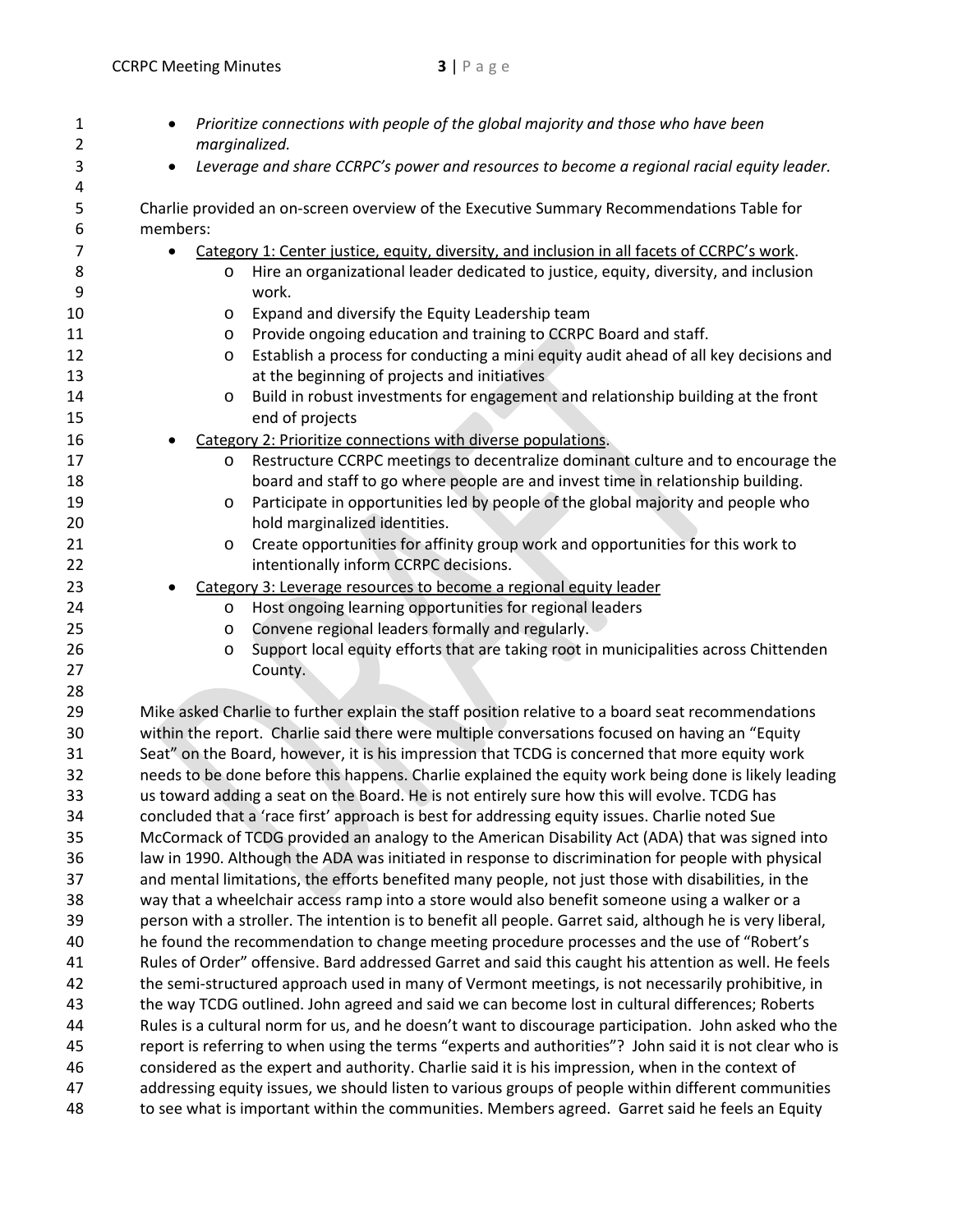1 Board seat is more important than a staff position, based on how the CCRPC works, where staff is in 2 support of the commissioners. Mike explained, based on conversations coming out of the Equity 3 Leadership Team, a staff position is involved in the day-to-day work that comes along with various 4 projects and efforts. The approvals are ultimately put before Board. A staff position has more input 5 with projects as they move forward. Charlie said there is much more work to be done and hiring an 6 equity staff leader is essential. Mike remined members there is currently an open position on the 7 Equity Leadership Team for a board member. 8 9 7. Draft FY22 UPWP (Unified Planning Work Program) Midyear Adjustment and Budget 10 Charlie referred members to the FY22 UPWP Draft Mid-year Adjustment and Budget documents 11 included in the packet. Charlie reviewed our process of adopting the work program each May and 12 adjusting the budget and work program at midyear to ensure we are on track. He provided 13 members with an on-screen overview of the Budget, discussed new projects, changes in deliverables 14 and funding. Charlie highlighted the following line-item additions to the Budget, CCRPC Program 15 Revenue: 16 17 **Regional Planning Grant, Pandemic Recovery (ACCD)** 18 **MPO Transportation Staff Funding** 19 **Elderly & People with Disabilities Summit** 20 **Brownfields (ARPA funds)** 21 **•** Regional Planning Grant Energy Implementation (ACCD) 22 **COVID-19 Impact on Racial Health Disparities** 23 **•** Healthy Community Design and Equity (project pending) 24 25 Charlie explained there are also few tentative projects that may necessitate minor edits and 26 adjustments, including the Burlington Business Association/City of Burlington's Amtrak connectivity 27 project, the City of Burlington and Hula -a technical feasibility study for the South End Transit 28 Center, rebuilding the Charlotte Town garage, an East Charlotte traffic calming study, and the 29 Winooski ADA project. There is one project Charlie noted that he missed adding to the draft: 30 Colchester has a project to refine their phosphorus control plan. The MPO expenses yield a \$249K 31 increase. Charlie said there should be funding available based on the infrastructure bill that passed 32 recently and existing funding available. Overall, the revenue side is up 12.22%. Bard said it seems 33 like a new and expanded role within the Dept. of Health, in the context of the other entities and 34 how they approach community health and health equity and disparities. Charlie said we started 35 relationships with the Dept of Health ten years ago with the ECOS plan. He said there is more money 36 flowing into the system and more partners are needed to help administer projects and 37 programming. Charlie moved on to the expense side of the budget. He pointed out the salary line 38 and explained the amount has increased because we are proposing to add staff, we want to hire for 39 the equity position discussed in the previous topic and a business office position. Charlie said he and 40 Forest fine-tuned each of the expenses. He noted that we managed to improve the outlook. Charlie 41 said our indirect costs are slightly (1%) higher than our approved rate, but they are very close. 42 Overall, Charlie feels we are in good shape moving forward. 43 44 Catherine asked for any other questions or comments. There were none. The public comment 45 period closed.

46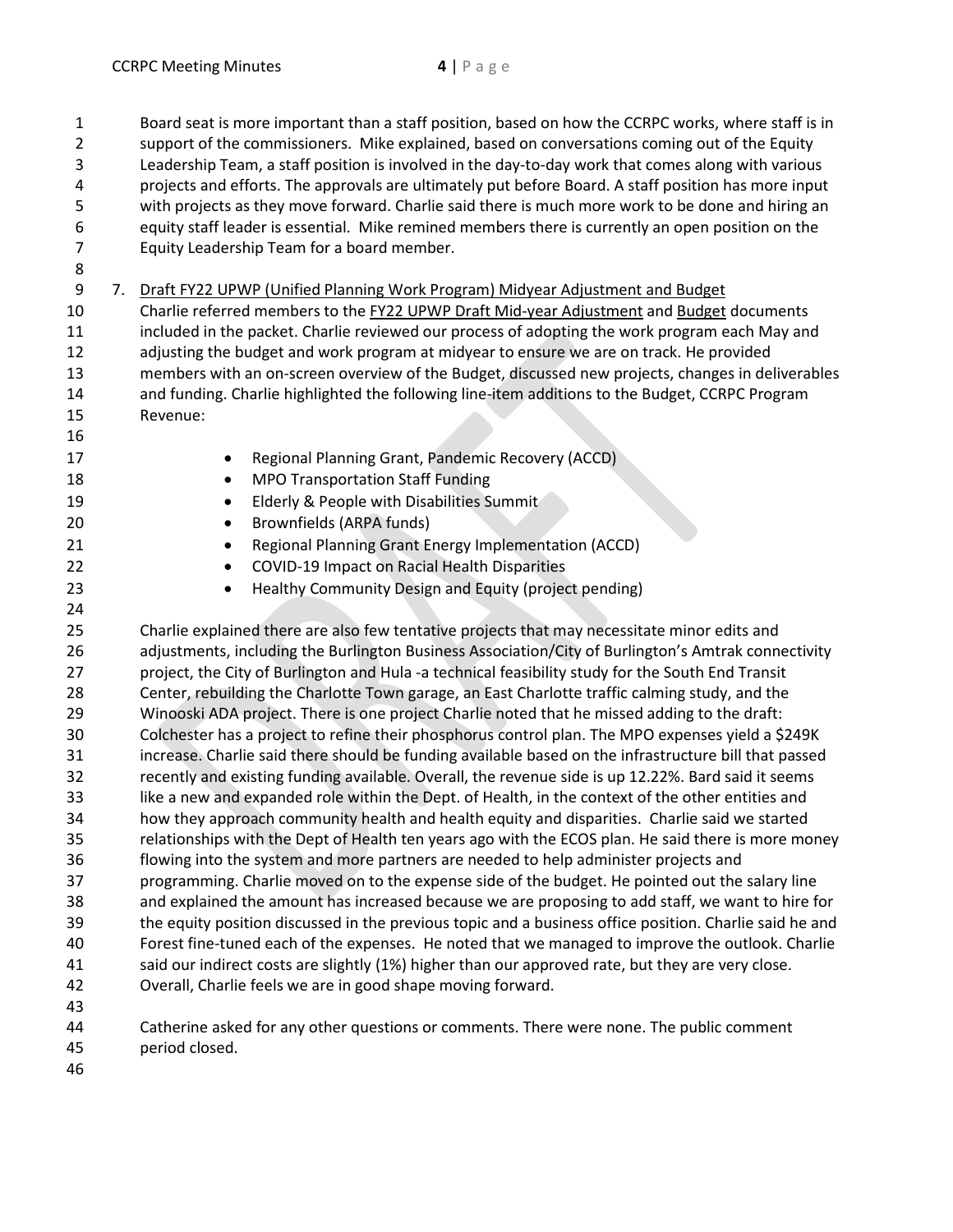| 1<br>$\overline{2}$<br>3           |    |                                                                                                        | GARRET MOTT MADE A MOTION, SECONDED BY ANDY MONTROLL TO APPROVE THE FY22-UPWP<br>AND BUDGET MID-YEAR ADJUSTMENT WITH THE ADDITION OF THE COLCHESTER PROJECT AND ANY<br>NECESSARY MINOR EDITS AND TECHNICAL CORRECTIONS. MOTION CARRIED UNANIMOUSLY.                                                                                                                                                |  |  |
|------------------------------------|----|--------------------------------------------------------------------------------------------------------|----------------------------------------------------------------------------------------------------------------------------------------------------------------------------------------------------------------------------------------------------------------------------------------------------------------------------------------------------------------------------------------------------|--|--|
| 4                                  |    |                                                                                                        |                                                                                                                                                                                                                                                                                                                                                                                                    |  |  |
| 5<br>6<br>$\overline{7}$<br>8<br>9 | 8. |                                                                                                        | Initial Climate Action Plan and Comprehensive Energy Plan Highlights.<br>Charlie introduced Ann Janda, our Senior Energy Project Manager. Ann referred members to the<br>Climate Action Plan presentations included with the packet and provided on-screen PowerPoint<br>presentations to members. Ann's first presentation, Overview of Vermont's Climate Action Plan<br>included information on: |  |  |
| 10                                 |    |                                                                                                        |                                                                                                                                                                                                                                                                                                                                                                                                    |  |  |
| 11                                 |    | <b>Global Warming Solutions Act</b><br>$\bullet$<br><b>Climate Action</b><br>$\bullet$                 |                                                                                                                                                                                                                                                                                                                                                                                                    |  |  |
| 12                                 |    | $\bullet$                                                                                              | <b>Emissions Reductions Requirements</b>                                                                                                                                                                                                                                                                                                                                                           |  |  |
| 13                                 |    | The Climate Action plan was organized around five areas: emissions reduction, natural and working      |                                                                                                                                                                                                                                                                                                                                                                                                    |  |  |
| 14                                 |    | lands, communities and built environment, carbon sequestration and storage, and cross cutting          |                                                                                                                                                                                                                                                                                                                                                                                                    |  |  |
| 15                                 |    |                                                                                                        | pathways. Emissions reductions, pathways and actions were outlined within the following sectors:                                                                                                                                                                                                                                                                                                   |  |  |
| 16                                 |    | Transportation, Buildings and Thermal, Electricity, Agriculture, and Non-Energy.                       |                                                                                                                                                                                                                                                                                                                                                                                                    |  |  |
| 17                                 |    | Actionable items were organized under Resilience and Adaptation Noteworthy Actions in the              |                                                                                                                                                                                                                                                                                                                                                                                                    |  |  |
| 18                                 |    |                                                                                                        | following areas:                                                                                                                                                                                                                                                                                                                                                                                   |  |  |
| 19                                 |    | $\circ$                                                                                                | Land Use                                                                                                                                                                                                                                                                                                                                                                                           |  |  |
| 20                                 |    | $\circ$                                                                                                | Support for Local Energy and Resilience Projects                                                                                                                                                                                                                                                                                                                                                   |  |  |
| 21                                 |    | $\circ$                                                                                                | <b>Forest Health and Conservation</b>                                                                                                                                                                                                                                                                                                                                                              |  |  |
| 22                                 |    | $\circ$                                                                                                | <b>Cross Cutting Pathways Noteworthy Actions</b>                                                                                                                                                                                                                                                                                                                                                   |  |  |
| 23                                 |    |                                                                                                        |                                                                                                                                                                                                                                                                                                                                                                                                    |  |  |
| 24                                 |    |                                                                                                        | As individuals, Vermonters can reduce emissions by making climate friendly choices in:                                                                                                                                                                                                                                                                                                             |  |  |
| 25                                 |    | $\circ$                                                                                                | Transportation (EV's, reduce travel, limit air travel)                                                                                                                                                                                                                                                                                                                                             |  |  |
| 26                                 |    | $\circ$                                                                                                | Heating (home weatherization, heat pump, wood, and B-100 biodiesel)                                                                                                                                                                                                                                                                                                                                |  |  |
| 27                                 |    | $\circ$                                                                                                | Refrigerants (proper disposal of freezers, air conditioners, vehicles, etc.)                                                                                                                                                                                                                                                                                                                       |  |  |
| 28                                 |    |                                                                                                        |                                                                                                                                                                                                                                                                                                                                                                                                    |  |  |
| 29                                 |    |                                                                                                        | Ann said the Climate Council continues to meet and welcome public attendance and input.                                                                                                                                                                                                                                                                                                            |  |  |
| 30                                 |    |                                                                                                        |                                                                                                                                                                                                                                                                                                                                                                                                    |  |  |
| 31                                 |    |                                                                                                        | Ann moved to an overview on the Draft 2022 Comprehensive Energy Plan Debrief, which works                                                                                                                                                                                                                                                                                                          |  |  |
| 32                                 |    |                                                                                                        | hand and hand with the Climate Action Plan: "The Comprehensive Energy Plan (CEP) required to be                                                                                                                                                                                                                                                                                                    |  |  |
| 33<br>34                           |    |                                                                                                        | consistent with requirements of the GWSA and Climate Action Plan (CAP). CAP required to be                                                                                                                                                                                                                                                                                                         |  |  |
| 35                                 |    |                                                                                                        | informed by CEP. Ann reviewed targets within Renewable Energy, Greenhouse Gas Reduction, and<br>energy sector goals within Electric Sector, Transportation Sector and Thermal Sector.                                                                                                                                                                                                              |  |  |
| 36                                 |    |                                                                                                        |                                                                                                                                                                                                                                                                                                                                                                                                    |  |  |
| 37                                 |    |                                                                                                        | Member discussion ensued. Jeff Carr asked about the costs of the initiatives and wonders how the                                                                                                                                                                                                                                                                                                   |  |  |
| 38                                 |    | significant goals for Electric Vehicles and the infrastructure support will be funded. These are lofty |                                                                                                                                                                                                                                                                                                                                                                                                    |  |  |
| 39                                 |    | goals, and he is curious how much money will it take to implement. Bard said he wonders too, what      |                                                                                                                                                                                                                                                                                                                                                                                                    |  |  |
| 40                                 |    | it will take to upgrade the EV charging stations. Members discussed costs associated with EV           |                                                                                                                                                                                                                                                                                                                                                                                                    |  |  |
| 41                                 |    | charging stations and grid challenges. Michael Arnold posted a question to the meeting chat, "Is       |                                                                                                                                                                                                                                                                                                                                                                                                    |  |  |
| 42                                 |    | there a recommended split in funding between EV charging vs focusing of mode shift to public transit   |                                                                                                                                                                                                                                                                                                                                                                                                    |  |  |
| 43                                 |    | which would have bigger equity benefits to zero car household concentrated in communities like         |                                                                                                                                                                                                                                                                                                                                                                                                    |  |  |
| 44                                 |    | Winooski and the Old North End?" Ann explained, yes, this is a priority. Charlie said we will need to  |                                                                                                                                                                                                                                                                                                                                                                                                    |  |  |
| 45                                 |    |                                                                                                        | wait to see what the Legislature does with both sets of recommendations. Chris said the transit is a                                                                                                                                                                                                                                                                                               |  |  |
| 46                                 |    |                                                                                                        | public service that he believes should be fare free. He also feels there need to be more initiatives to                                                                                                                                                                                                                                                                                            |  |  |
| 47                                 |    |                                                                                                        | incentivize the use of public transit as well as electric vehicles, anything that encourages more                                                                                                                                                                                                                                                                                                  |  |  |
| 48                                 |    |                                                                                                        | alternative modes of transportation that are environmentally friendly.                                                                                                                                                                                                                                                                                                                             |  |  |